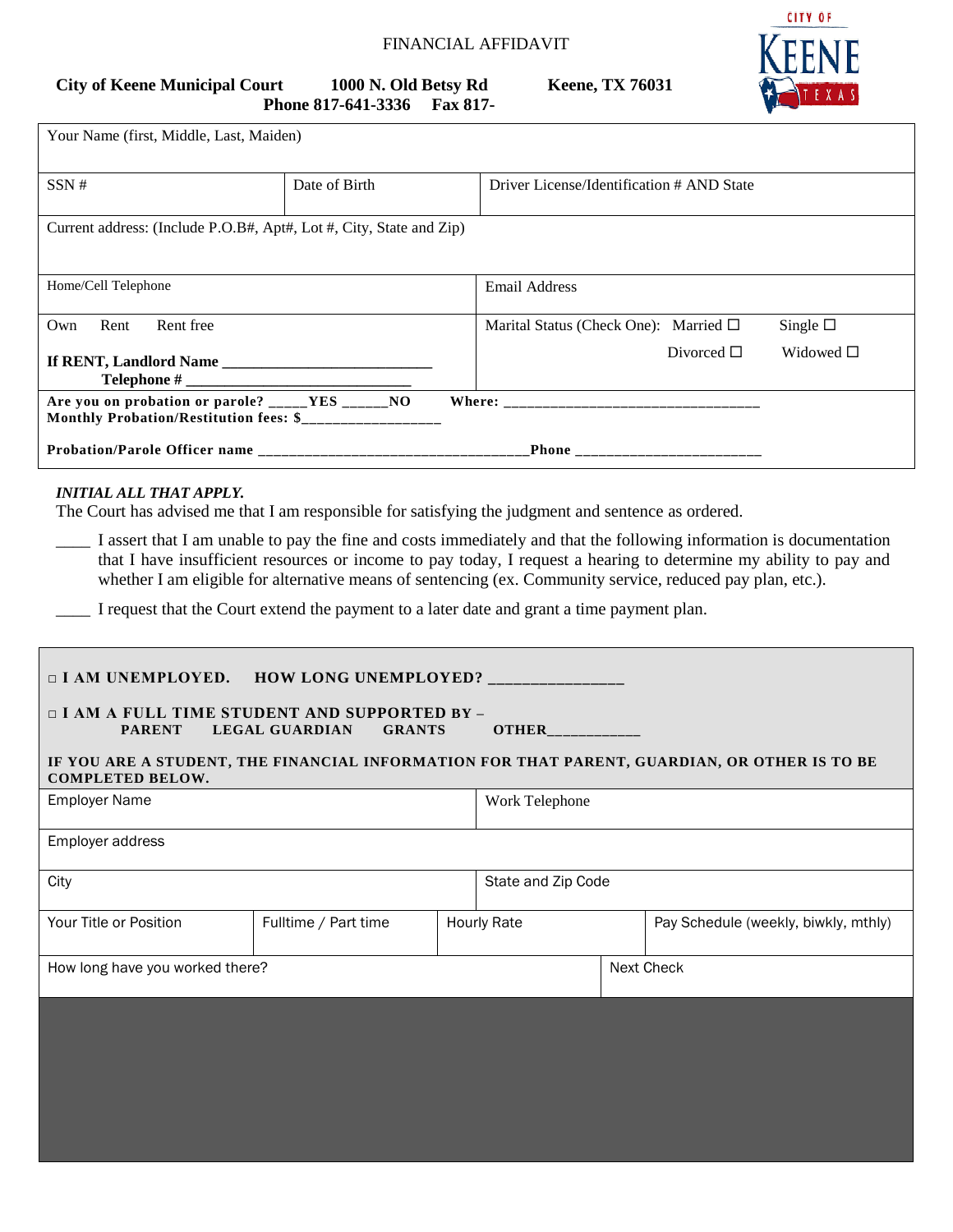## FINANCIAL AFFIDAVIT

## Spouse Name

Spouse's Employer Name and address

| Spouse's Title or Position | Fulltime / Part time | <b>Hourly Rate</b> | Pay Schedule (weekly, biwkly, |
|----------------------------|----------------------|--------------------|-------------------------------|
|                            |                      |                    | mthly)                        |

My **Dependents**: The people who depend on me financially are:

| Name                                                 | $(Age)$ Relationship to me      |
|------------------------------------------------------|---------------------------------|
| a. $\qquad \qquad$ ( ) $\qquad \qquad$               |                                 |
|                                                      |                                 |
| c. $\frac{1}{2}$ ( ) $\frac{1}{2}$ ( ) $\frac{1}{2}$ |                                 |
|                                                      |                                 |
| e.                                                   | ) and the set of $\overline{a}$ |

# My **Property/Financial Assets** include:

| Account Balance |
|-----------------|
|                 |
|                 |
|                 |
|                 |
|                 |
|                 |
|                 |

| My monthly take-home wages:                                        | \$                                                                  |  |  |
|--------------------------------------------------------------------|---------------------------------------------------------------------|--|--|
| The amount I receive each month in <b>public benefits</b> is:      |                                                                     |  |  |
| The amount of income from other people in my household is:         |                                                                     |  |  |
| The amount I receive each month from other sources is:             | \$.                                                                 |  |  |
| <b>TOTAL monthly income is:</b>                                    | $\mathbf{\$}$                                                       |  |  |
| <b>My Monthly Expenses Are:</b>                                    |                                                                     |  |  |
| Home mortgage payment, rent, or lot rental for trailer: \$<br>a.   |                                                                     |  |  |
| b.<br>Credit Cards:                                                |                                                                     |  |  |
| Utilities (electricity, water, gas, cell phone):<br>$\mathbf{c}$ . |                                                                     |  |  |
| Food and sundries (toiletries, newspaper):<br>d.                   | <u> 1989 - Andrea Stadt Britain, amerikansk politiker (d. 1989)</u> |  |  |
| Clothing:<br>e.                                                    |                                                                     |  |  |
| f.<br>Laundry and cleaning:                                        |                                                                     |  |  |
| Newspapers, periodicals, & books, including school books: \$<br>g. |                                                                     |  |  |
| h. Medical, dental, and drug expenses:                             |                                                                     |  |  |
| i.                                                                 |                                                                     |  |  |
| Transportation/gas, including auto payments:<br>j.                 |                                                                     |  |  |
| k.                                                                 |                                                                     |  |  |
| Alimony or support payments:<br>1.                                 | <u> 1989 - Andrea Stadt Britain, fransk politik (d. 1989)</u>       |  |  |
| Cable/Satellite/Internet:<br>m.                                    |                                                                     |  |  |
| Other Loans:<br>n.                                                 |                                                                     |  |  |
|                                                                    |                                                                     |  |  |
| <b>TOTAL MONTHLY EXPENSES</b>                                      |                                                                     |  |  |